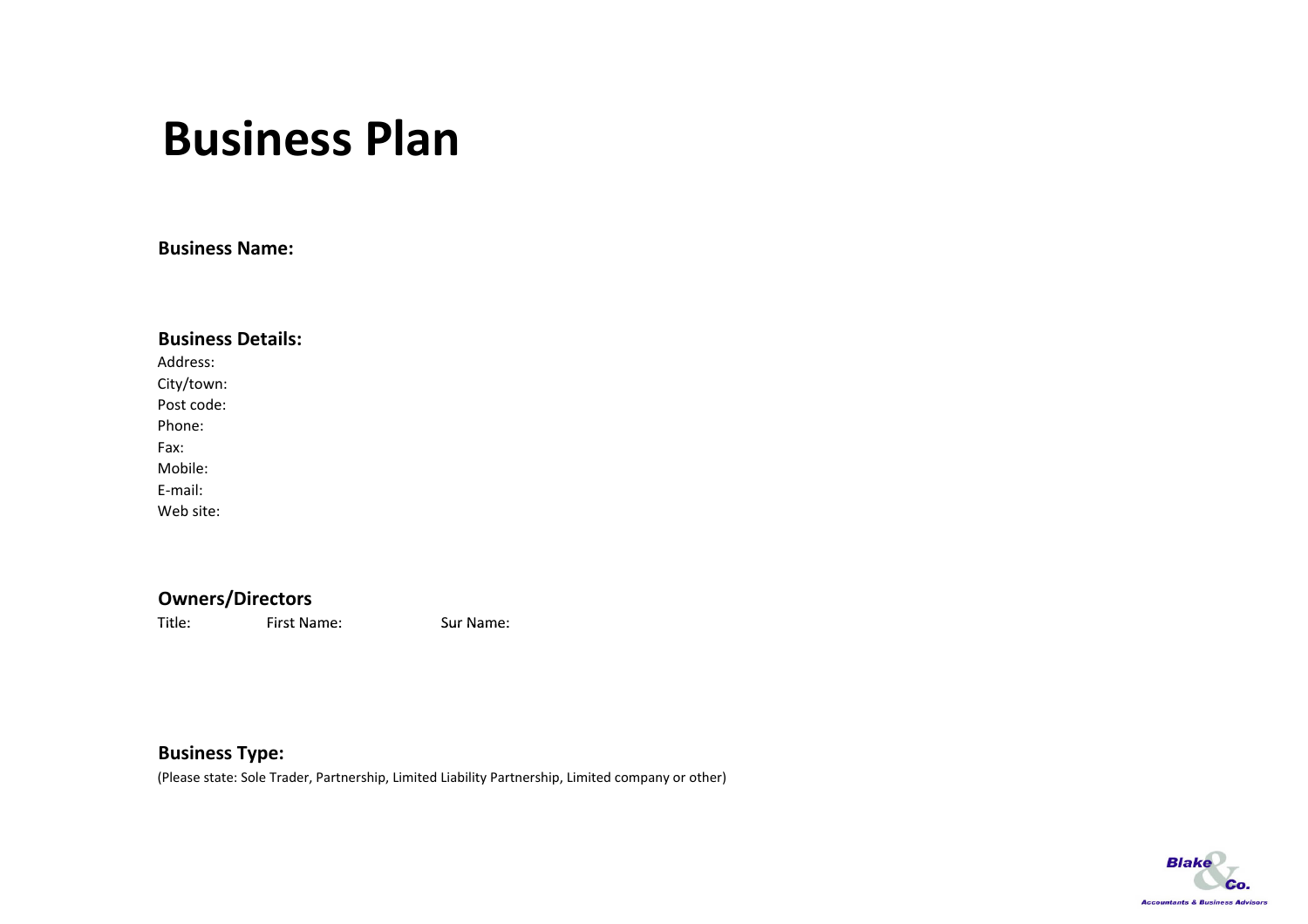### **Executive Summary**

(Brief Summary about the business)

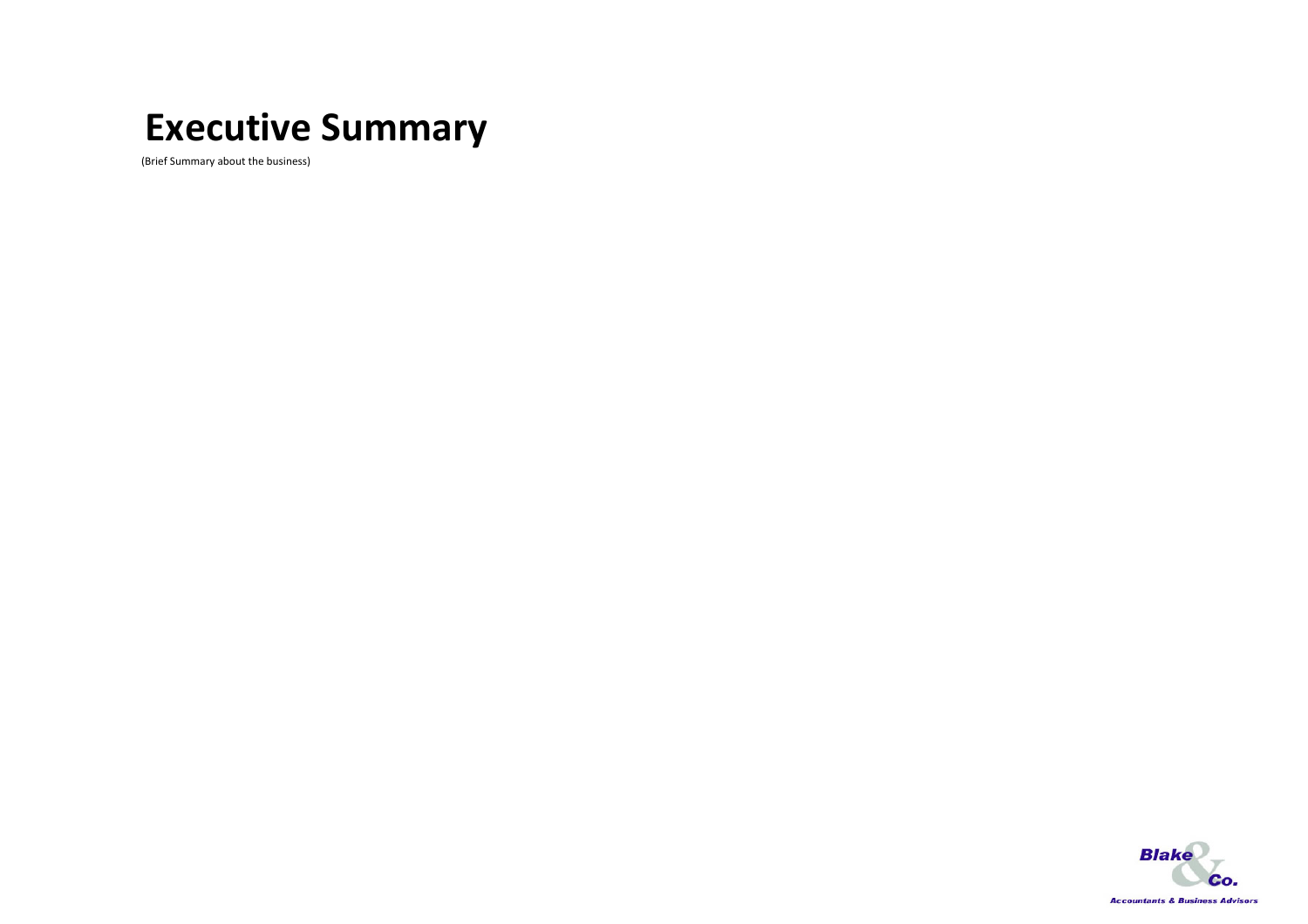# **Marketing Strategy**

(Outline how the business will generate an income)

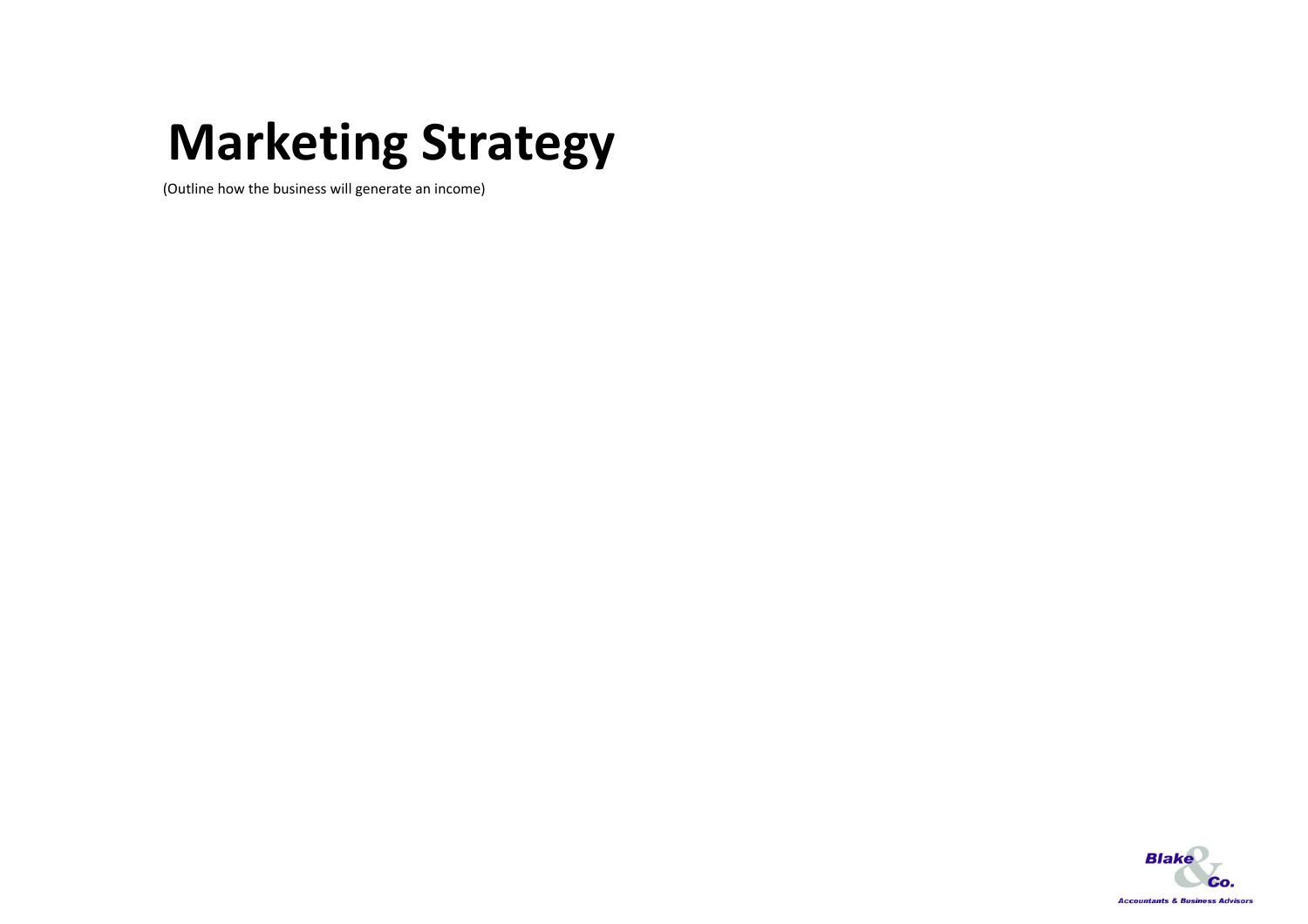#### **Forecast Profit & Loss**

**For the year to:**

|                    | $Jan-13$         |                    | Feb-13 Mar-13 Apr-13 May-13 Jun-13 |                  |                    |                  | <b>Jul-13</b>      |             | Aug-13 Sep-13 Oct-13 |   | Nov-13 Dec-13      |             | Total       |
|--------------------|------------------|--------------------|------------------------------------|------------------|--------------------|------------------|--------------------|-------------|----------------------|---|--------------------|-------------|-------------|
|                    | $\pmb{\epsilon}$ | $\pmb{\mathbf{f}}$ | $\mathbf{f}$                       | $\pmb{\epsilon}$ | $\pmb{\mathbf{f}}$ | $\pmb{\epsilon}$ | $\pmb{\mathtt{f}}$ | $\mathbf f$ | $\pmb{\mathbf{f}}$   | f | $\pmb{\mathbf{f}}$ | $\mathbf f$ | $\mathbf f$ |
| Turnover           |                  |                    |                                    |                  |                    |                  |                    |             |                      |   |                    |             |             |
| Sales              |                  |                    |                                    |                  |                    |                  |                    |             |                      |   |                    |             |             |
| Other Sales        |                  |                    |                                    |                  |                    |                  |                    |             |                      |   |                    |             |             |
| <b>Total Sales</b> |                  |                    |                                    |                  |                    |                  |                    |             |                      |   |                    |             |             |
|                    |                  |                    |                                    |                  |                    |                  |                    |             |                      |   |                    |             |             |
| Expenses           |                  |                    |                                    |                  |                    |                  |                    |             |                      |   |                    |             |             |
|                    |                  |                    |                                    |                  |                    |                  |                    |             |                      |   |                    |             |             |
|                    |                  |                    |                                    |                  |                    |                  |                    |             |                      |   |                    |             |             |
|                    |                  |                    |                                    |                  |                    |                  |                    |             |                      |   |                    |             |             |
|                    |                  |                    |                                    |                  |                    |                  |                    |             |                      |   |                    |             |             |
|                    |                  |                    |                                    |                  |                    |                  |                    |             |                      |   |                    |             |             |
|                    |                  |                    |                                    |                  |                    |                  |                    |             |                      |   |                    |             |             |
|                    |                  |                    |                                    |                  |                    |                  |                    |             |                      |   |                    |             |             |
|                    |                  |                    |                                    |                  |                    |                  |                    |             |                      |   |                    |             |             |
|                    |                  |                    |                                    |                  |                    |                  |                    |             |                      |   |                    |             |             |
|                    |                  |                    |                                    |                  |                    |                  |                    |             |                      |   |                    |             |             |
|                    |                  |                    |                                    |                  |                    |                  |                    |             |                      |   |                    |             |             |
|                    |                  |                    |                                    |                  |                    |                  |                    |             |                      |   |                    |             |             |
|                    |                  |                    |                                    |                  |                    |                  |                    |             |                      |   |                    |             |             |
|                    |                  |                    |                                    |                  |                    |                  |                    |             |                      |   |                    |             |             |
|                    |                  |                    |                                    |                  |                    |                  |                    |             |                      |   |                    |             |             |
|                    |                  |                    |                                    |                  |                    |                  |                    |             |                      |   |                    |             |             |
|                    |                  |                    |                                    |                  |                    |                  |                    |             |                      |   |                    |             |             |
|                    |                  |                    |                                    |                  |                    |                  |                    |             |                      |   |                    |             |             |
|                    |                  |                    |                                    |                  |                    |                  |                    |             |                      |   |                    |             |             |
|                    |                  |                    |                                    |                  |                    |                  |                    |             |                      |   |                    |             |             |
|                    |                  |                    |                                    |                  |                    |                  |                    |             |                      |   |                    |             |             |
|                    |                  |                    |                                    |                  |                    |                  |                    |             |                      |   |                    |             |             |
|                    |                  |                    |                                    |                  |                    |                  |                    |             |                      |   |                    |             |             |
|                    |                  |                    |                                    |                  |                    |                  |                    |             |                      |   |                    |             |             |
|                    |                  |                    |                                    |                  |                    |                  |                    |             |                      |   |                    |             |             |
|                    |                  |                    |                                    |                  |                    |                  |                    |             |                      |   |                    |             |             |
|                    |                  |                    |                                    |                  |                    |                  |                    |             |                      |   |                    |             |             |
|                    |                  |                    |                                    |                  |                    |                  |                    |             |                      |   |                    |             |             |
|                    |                  |                    |                                    |                  |                    |                  |                    |             |                      |   |                    |             |             |
|                    |                  |                    |                                    |                  |                    |                  |                    |             |                      |   |                    |             |             |

#### **Total Expenses**

Profit /Loss balance brought forward from previous month Net Profit/Loss for month Profit /Loss balance carried forward to next month

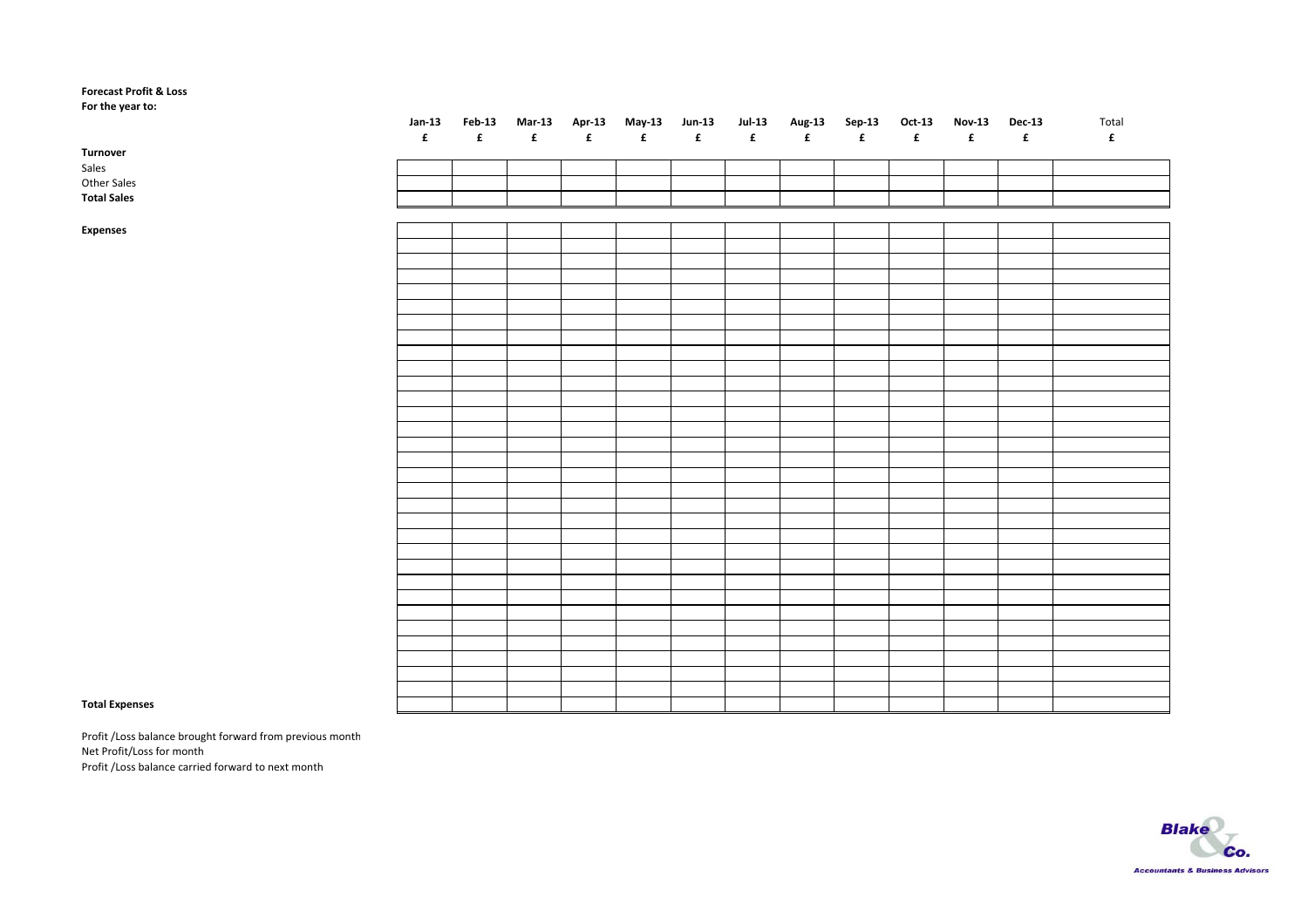#### **Cash Flow Forecast**

**For the year to:**

|                        |  |  |  |  |  |  | Jan-13 Feb-13 Mar-13 Apr-13 May-13 Jun-13 Jul-13 Aug-13 Sep-13 Oct-13 Nov-13 Dec-13 Total |
|------------------------|--|--|--|--|--|--|-------------------------------------------------------------------------------------------|
| <b>Cash Inflow</b>     |  |  |  |  |  |  |                                                                                           |
|                        |  |  |  |  |  |  |                                                                                           |
|                        |  |  |  |  |  |  |                                                                                           |
|                        |  |  |  |  |  |  |                                                                                           |
|                        |  |  |  |  |  |  |                                                                                           |
|                        |  |  |  |  |  |  |                                                                                           |
|                        |  |  |  |  |  |  |                                                                                           |
|                        |  |  |  |  |  |  |                                                                                           |
| <b>Net Cash Inflow</b> |  |  |  |  |  |  |                                                                                           |
|                        |  |  |  |  |  |  |                                                                                           |
| <b>Cash Outflow</b>    |  |  |  |  |  |  |                                                                                           |
|                        |  |  |  |  |  |  |                                                                                           |
|                        |  |  |  |  |  |  |                                                                                           |
|                        |  |  |  |  |  |  |                                                                                           |
|                        |  |  |  |  |  |  |                                                                                           |
|                        |  |  |  |  |  |  |                                                                                           |
|                        |  |  |  |  |  |  |                                                                                           |
|                        |  |  |  |  |  |  |                                                                                           |
|                        |  |  |  |  |  |  |                                                                                           |
|                        |  |  |  |  |  |  |                                                                                           |
|                        |  |  |  |  |  |  |                                                                                           |
|                        |  |  |  |  |  |  |                                                                                           |
|                        |  |  |  |  |  |  |                                                                                           |
|                        |  |  |  |  |  |  |                                                                                           |
|                        |  |  |  |  |  |  |                                                                                           |
|                        |  |  |  |  |  |  |                                                                                           |
|                        |  |  |  |  |  |  |                                                                                           |
|                        |  |  |  |  |  |  |                                                                                           |
| Net cash outflow       |  |  |  |  |  |  |                                                                                           |
|                        |  |  |  |  |  |  |                                                                                           |

#### **Net cash**

Opening cash/ bank balance Net cash inflow/outflow Closing cash/bank balance

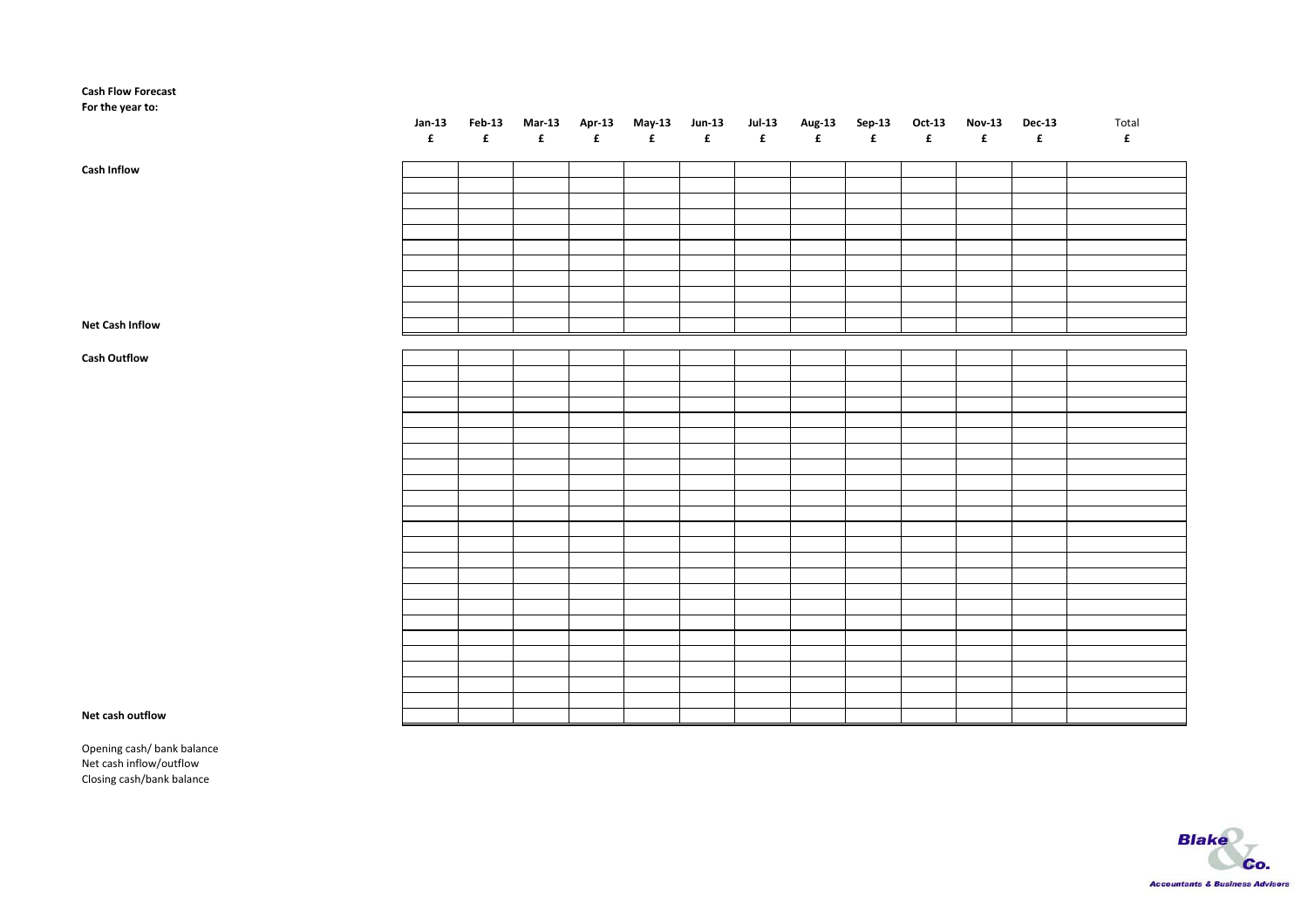Questions:

1. How much sales do I need to make to cover all costs (break even).

2. If a loss is made how will the loss be covered